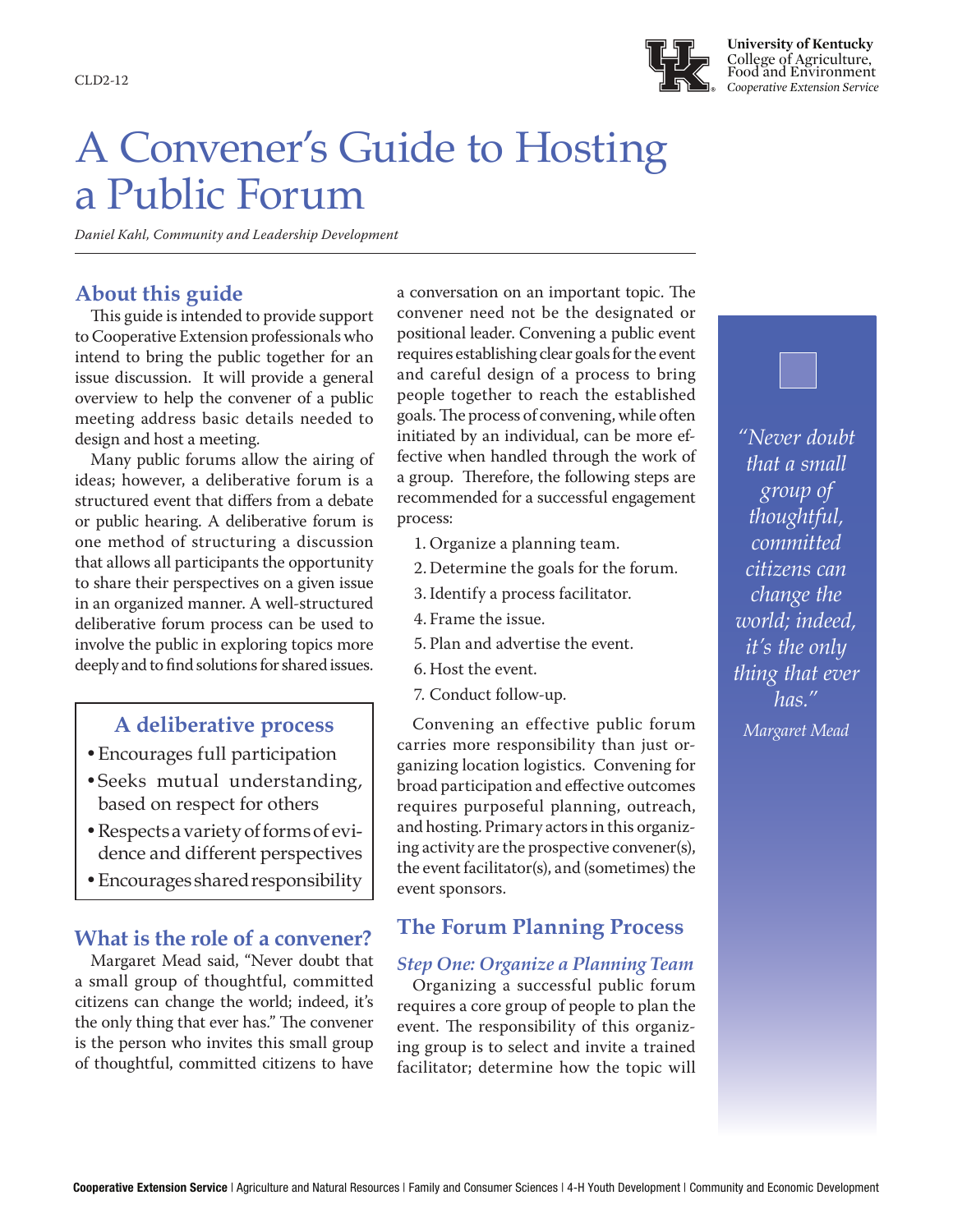be presented and the format for the event; decide on the venue, date, and time; advertise the event; and oversee logistics for the event itself. Every decision should go through this core group to ensure that the event runs smoothly.

Often public issues do not clearly align with any one individual or organization to indicate a logical convener. The convening group is not organizing a one-sided event to advocate a solution, so it must be neutral and/or contain equal representation. A critical consideration in forming the planning group is to include members who have different perspectives on the issue. People or organizations who hold opposing opinions are important to the planning process. By incorporating people who have different perspectives into your planning group, you can be certain that you are organizing an unbiased forum. The transparency of the process is especially important when addressing a public issue or topic of contention. In addition, a diverse planning group will provide more effective outreach to a diversity of forum attendees.

To build a winning convening group:

- Invite members of the convening team to an initial conversation.
- Discuss the issue at hand and recognize how it impacts many people differently.
- Discuss why each invited person brings an important perspective to the convening team.

# **What is Extension's role?**

As a publicly supported entity, Extension has a mission and an obligation of ensuring that public interests are served through a fair and participatory process. Without purposeful intervention, varying social, cultural, and economic perspectives are not always considered or respected. Effective public engagement requires full and equal participation to identify and address shared public issues. To bring this about, a Cooperative Extension agent might play the role of convener, host, or facilitator for public events. This document focuses on the responsibilities of convening a public forum.

- Agree that each concern and perspective deserves to be heard.
- Consider how this convening team must be open to listen to others in order to fully understand the issue and make meaningful progress.

# *Step Two: Establish Goals for the Forum*

Consider the overall goals for hosting the forum before choosing the event process. As a convening group, determine the ideal outcome(s) of a public engagement effort. The desired outcomes will determine the optimal process to use. Identifying the intent of the forum will help clarify what style of forum will be most effective and will provide an overall objective for which to aim. Consider the following questions:

- Is a primary goal to help educate and improve the general understanding of an issue? (If so, what techniques will you use to introduce information in a fair and balanced manner?)
- Is a primary goal to engage all participants to better understand how the issue affects the community? (If so, how will you design it so everyone has an opportunity to participate?)
- Is a primary goal to come to a decision concerning an issue? (If so, what decision-making process will you use?)
- Is an important outcome to develop a plan of action? (If so, what processes will support the group in prioritizing and making plans for next steps?)

Establishing clearly identified outcomes of the engagement will help identify the best process to use. At this phase in the planning, it is helpful to work with practitioners familiar with public engagement approaches to craft a process that will best meet the goals of the organizing group and the public.

# *Step Three: Contacting a Forum Facilitator*

Planning groups should always consider using an experienced facilitator for their forum. Effective facilitators remain neutral on the topic of the forum. They are skilled at encouraging discussion from all par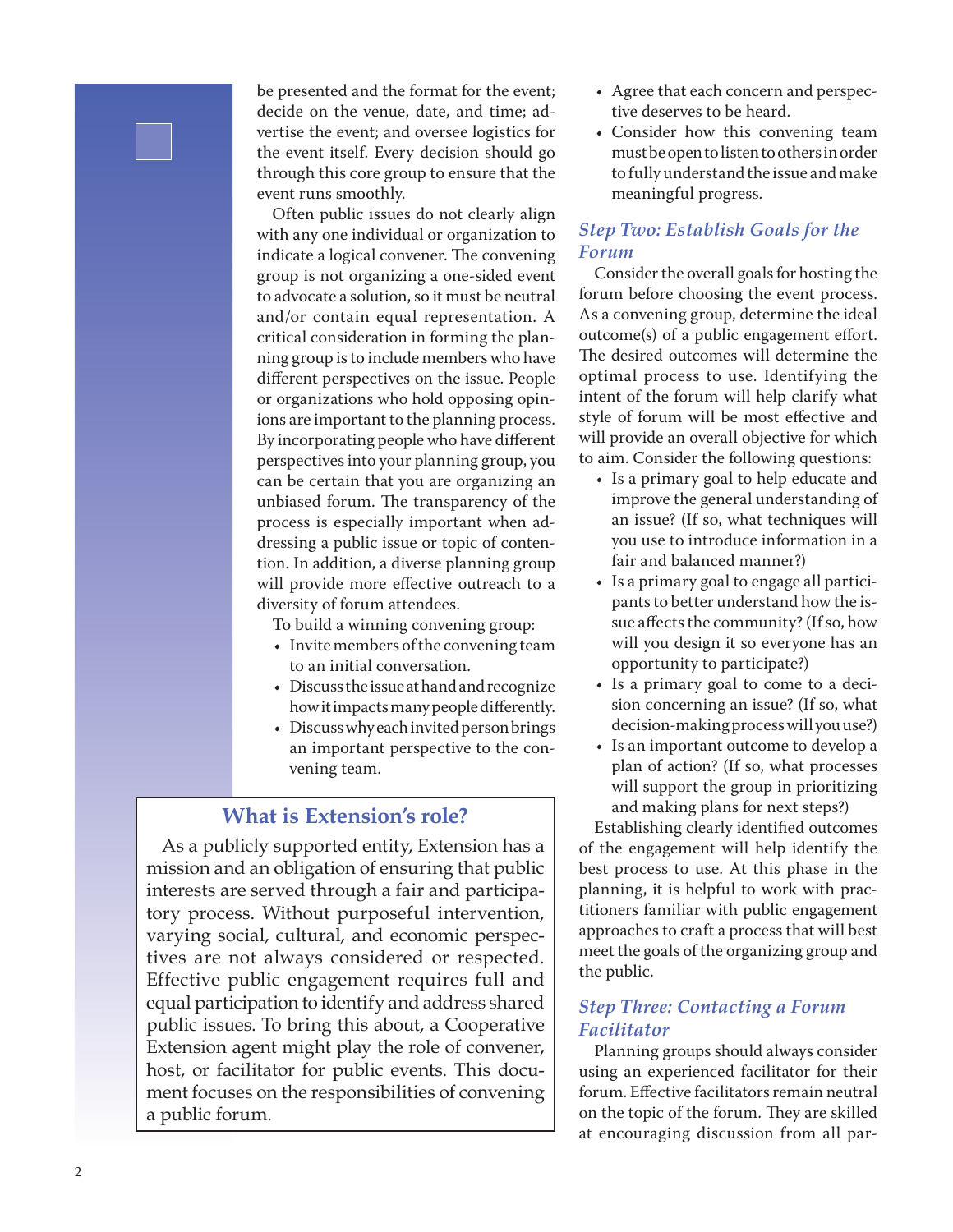ticipants and handling disagreements and distractions smoothly. Effective facilitators are practiced at keeping the discussion on topic and ensuring that the event remains productive. Finally, effective facilitators possess skills to support public processes that may be utilized in the planning of your forum. They can assist with the framing of the issue and design questions to encourage discussion at the forum.

The facilitator does not need to be an expert in the issues of the forum. It helps, however, for the facilitator to get acquainted with the issues before the meeting. If possible, include the facilitator early in the forum planning process to discuss the purpose, intent, and issues of the forum. It is beneficial for the facilitator to understand the history of the issue, the main stakeholders, and the potential perspectives on the issue that may be represented in the forum.

#### *Step Four: Framing the Issue*

Issue framing refers to how the issue is introduced and worded for discussion. Framing an issue is an act of defining and describing the issue that allows for respectful deliberation. How the conversation topic is presented, or framed, can shape how people approach the conversation right from the start. The benefit of a diverse organizing team is to make sure diverse interests are represented in the way the issue is described and introduced for conversation. Without several perspectives represented in the framing process, it is possible to either frame the topic too narrowly or from a biased perspective from the start.

 Framing determines the scope and scale of how the issue is described and phrases the issue in a way that allows for broad participation in addressing the issue. It is a common tendency to frame issues too narrowly, which can intensify a debate. For example, if the conversation is framed: "Should we have a leash law?" The question is established in a "should we or shouldn't we?" dichotomy. The conversation that follows will likely be a debate between advocates for and against having a leash law. If you are seeking a debate, this is an appropriate framing.

# **Common types of public processes**

- •Public dialogue—using processes that engage participants to discuss, clarify and better understand an issue
- •Public consultation—listening to attitudes and ideas on an issue that will be decided by an appropriate authority
- •Public decision making—engaging the public in recommending or deciding on policy or determining action
- •Public debate—educating about options and asking community members to consider one alternative over another
- Conflict resolution—strengthening relationships and seeking understanding and agreeable resolution to a divisive issue
- •Strategic planning—establishing shared goals and agreed upon action strategies
- •Public deliberation—establishing a structured dialogue that aims to identify and weigh tradeoffs toward agreeable solutions

If, on the other hand, the goal of the meeting is to have a discussion to identify the most agreeable options to allow pets freedom and to support public safety, the conversation topic might be promoted as: "Public safety and pet health: finding a working balance." Participants coming to this conversation would be more likely to expect a conversation and less entrenched in a specific position or solution.

# *Step Five: Planning and Advertising the Event*

#### **Identifying and inviting key stakeholders**

A process of stakeholder identification should be used by the planning team to identify individuals and organizations with interests that will be impacted by the issue or topic being addressed. Sometimes it is helpful to think about who will benefit from the issues at hand or solutions advocated. In addition, it is important to consider who will bear the costs of any solutions being promoted. These are stakeholders also. The identified individuals or entities should be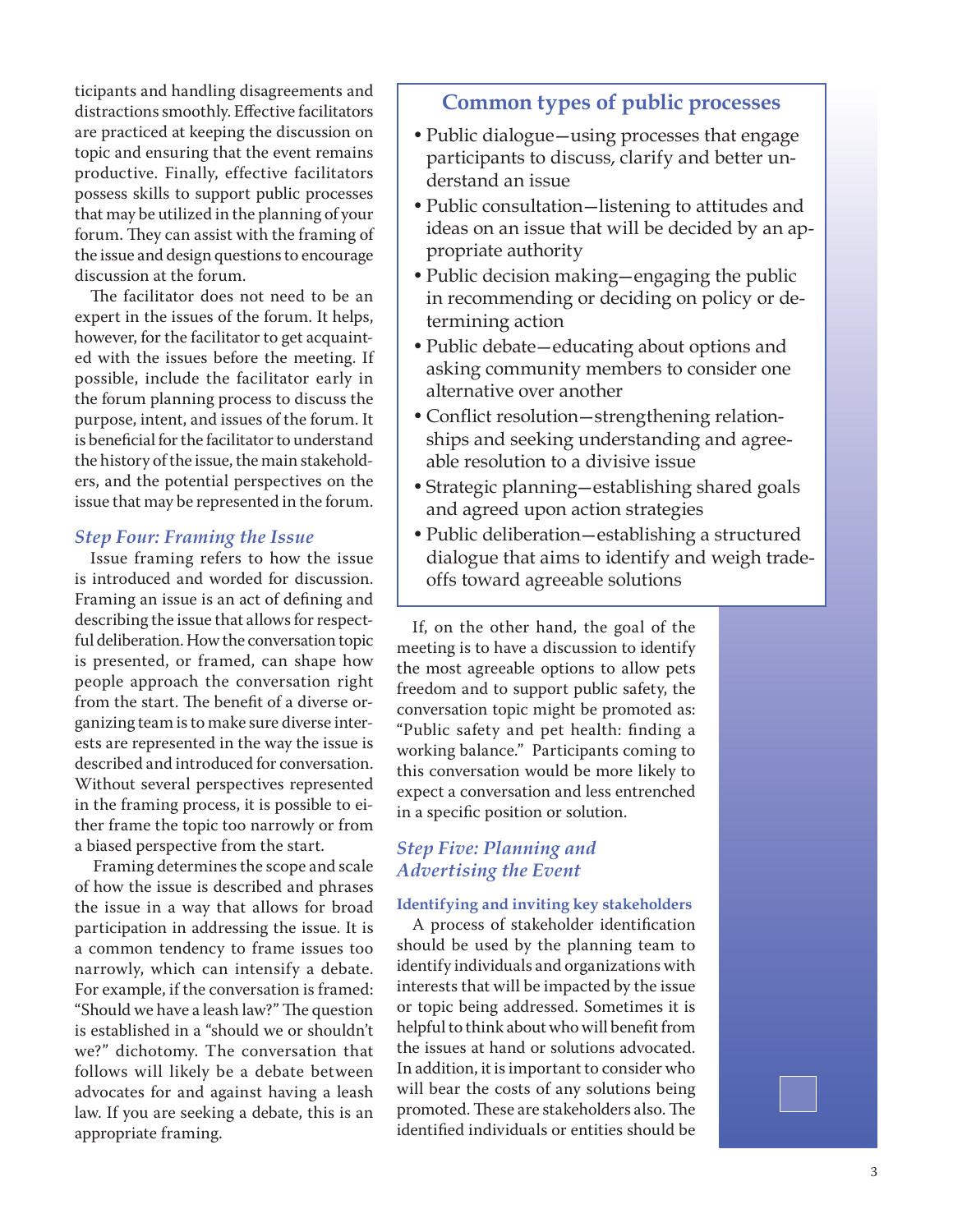specifically invited to participate in the event. Personal invitations (letters or phone calls) to specific stakeholder groups are recommended. Other community groups who have a particular interest in the topic of your forum should also be invited. If you want full public participation, you should be as inclusive as possible in the invitations you extend.

#### **Pre-event planning**

There are several important consider ations for selecting the time, date, and loca tion of the event. To maximize participation:

- Choose a public location such as a community center or a library that is appropriate for the size of audience you expect.
- Hold the forum at a neutral location.
- Make sure the location you choose is fully accessible. Provide transportation if necessary.
- Consider the possibility of providing childcare or addressing other potential barriers to participation.
- Choose the time of day most accom modating to the stakeholders you have identified. (Finding the best time may mean holding multiple forums at mul tiple locations.)

## **Advertising and publicity**

Gaining public attention and time can be a challenge. Public meetings should be broadly advertised. In addition to newspa per and news releases, consider the use of social media. It may be possible to share advertising at organizational meetings or churches. Advertising can begin once the date, time, and location have been final ized. Be sure that all advertising includes the purpose of the forum and details that include other services being offered (trans portation, child care, etc.)

Remember, the most effective invitation is a direct invitation.

#### **Contacting the media**

Detail the key points for emphasis that you wish to share before contacting the media. Create a press release to share with local newspapers and radio stations inform -

ing the public of the event. Consider the role of the media during the event. Media presence at the event can affect how willing people are to be open and frank during the discussion, so you may want to ask media to respect participants by not recording individuals during the event. Interviews before or after the event may be a preferred time for the media to document the event.

#### **Designing the program and evaluation**

A program or agenda that you hand out as participants enter the event can be helpful. This document should include the goals and purpose of the forum and should highlight the main issues that will be dis cussed. Programs may also include ground rules for the event as a friendly reminder to forum participants.

Once the anticipated outcomes for the event are clear, determine how the achieve ment of these outcomes will be assessed and evaluated. The evaluation can be a short, simple series of questions and can be exclu sively to gather feedback about the effective ness of the forum or could include questions about how residents would like to address the issue at hand. Sample questions may include:

- Did this forum expand your understanding of the issue? If so, how?
- Did you find this format beneficial? Please explain.
- Are there aspects or implications of this issue that have not been considered, and, if so, what are they?
- What do you believe the next steps should be?

The planning committee will need to determine what questions are asked and how the evaluation will be implemented.

#### **Confirming details**

Two or three days before the forum, the conveners should confirm any last minute details with the following people:

- 
- The facilitator<br>• Panel participants or presenters
- Person responsible for food/beverage
- Person responsible for location
- Person responsible for technology (microphone, projector, etc.)